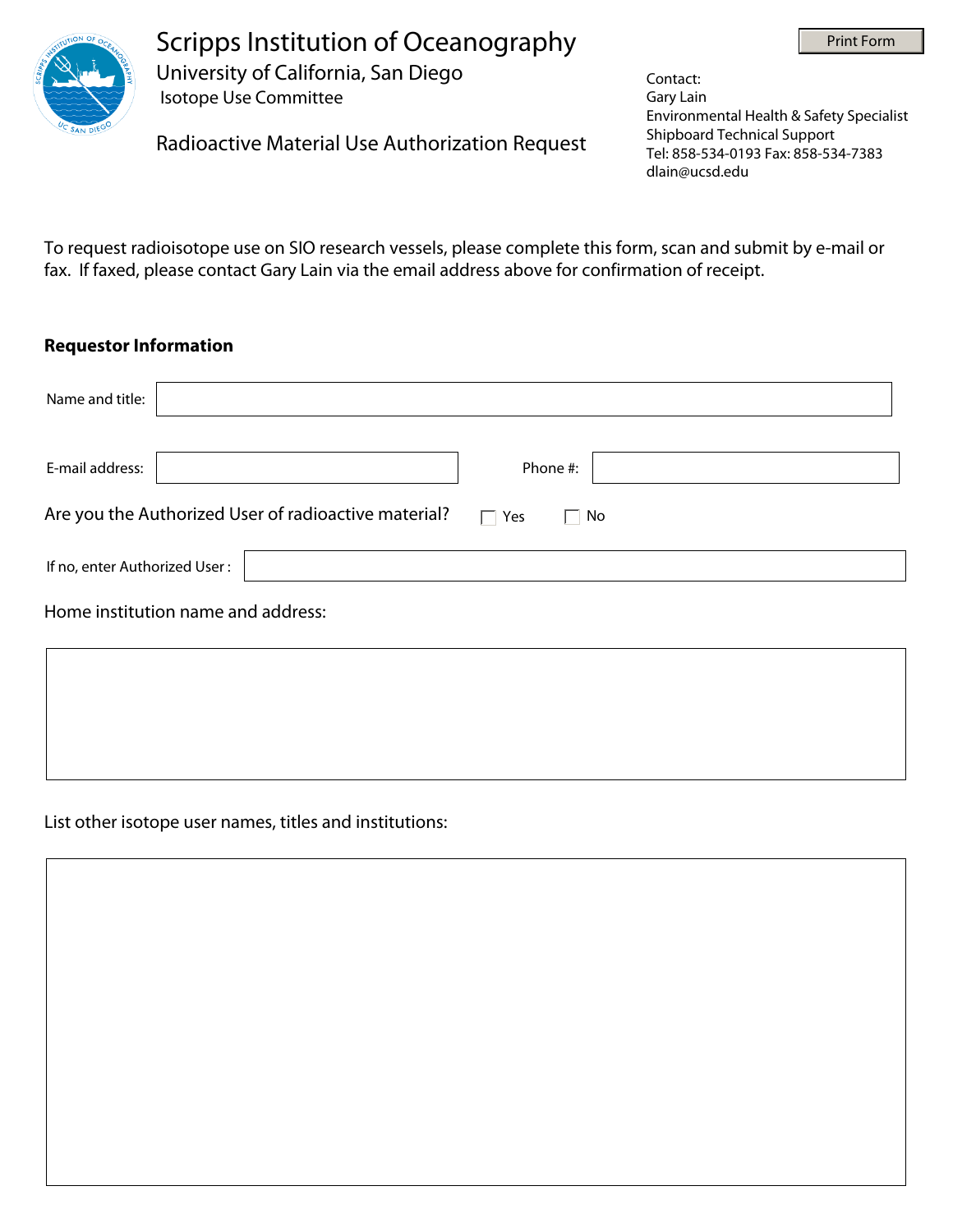Name, phone number and e-mail address of home institution Radiation Safety Officer:

**Licensing.** Please have your home institution's Radiation Safety Officer contact Gary Lain regarding radioactive materials licensing requirements for your cruise. Licensing must be approved for cruise to proceed.

**Usage Location.** Please provide the research vessel name, cruise dates, ports, and cruise area:

**Isotope Information.** Please provide the following information for the isotope use you are requesting: list each isotope, its activity in millicuries and physical form (liquid, solid, gas, sealed source [ECD, et. al.]) and chemical form (e.g.: sodium bicarbonate). Radiation/X-ray machine users should list make, model and serial number, whether they are operating an open beam X-ray non-remotely. For all sealed sources forward your most recent leak test certification to Gary Lain.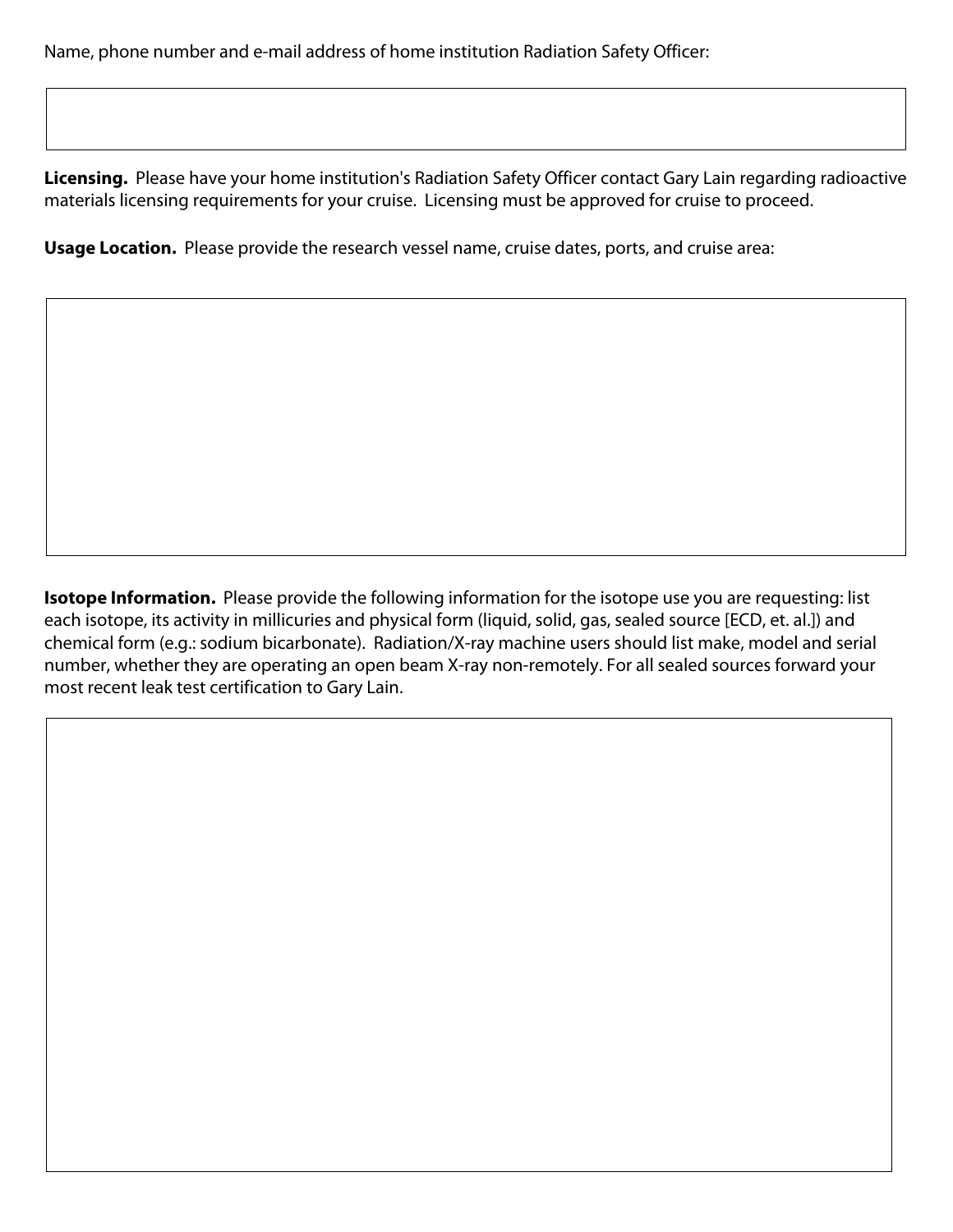**Protocols.** Send a copy of your radioisotope use protocols to Gary Lain. Protocols should specify activity amount used per manipulation.

**Use and Storage.** Describe locations for isotope use and storage in the isotope van, including fume hoods, refrigerations/freezers.

List and describe any equipment used in conjunction with your work, including liquid scintillation counters. Request LSC for sample analysis.

List any radiation monitoring equipment you will be using, including manufacturer, model and calibration date.

**Radiation Safety.** Describe arrangements for isolation and control of radioisotope, including controlled area boundaries and use of personal protective equipment. Explain weekly radiation contamination surveys and spill clean up procedures.

Explain dosimetry requirements, if any. Give an estimate of total activity released, if any.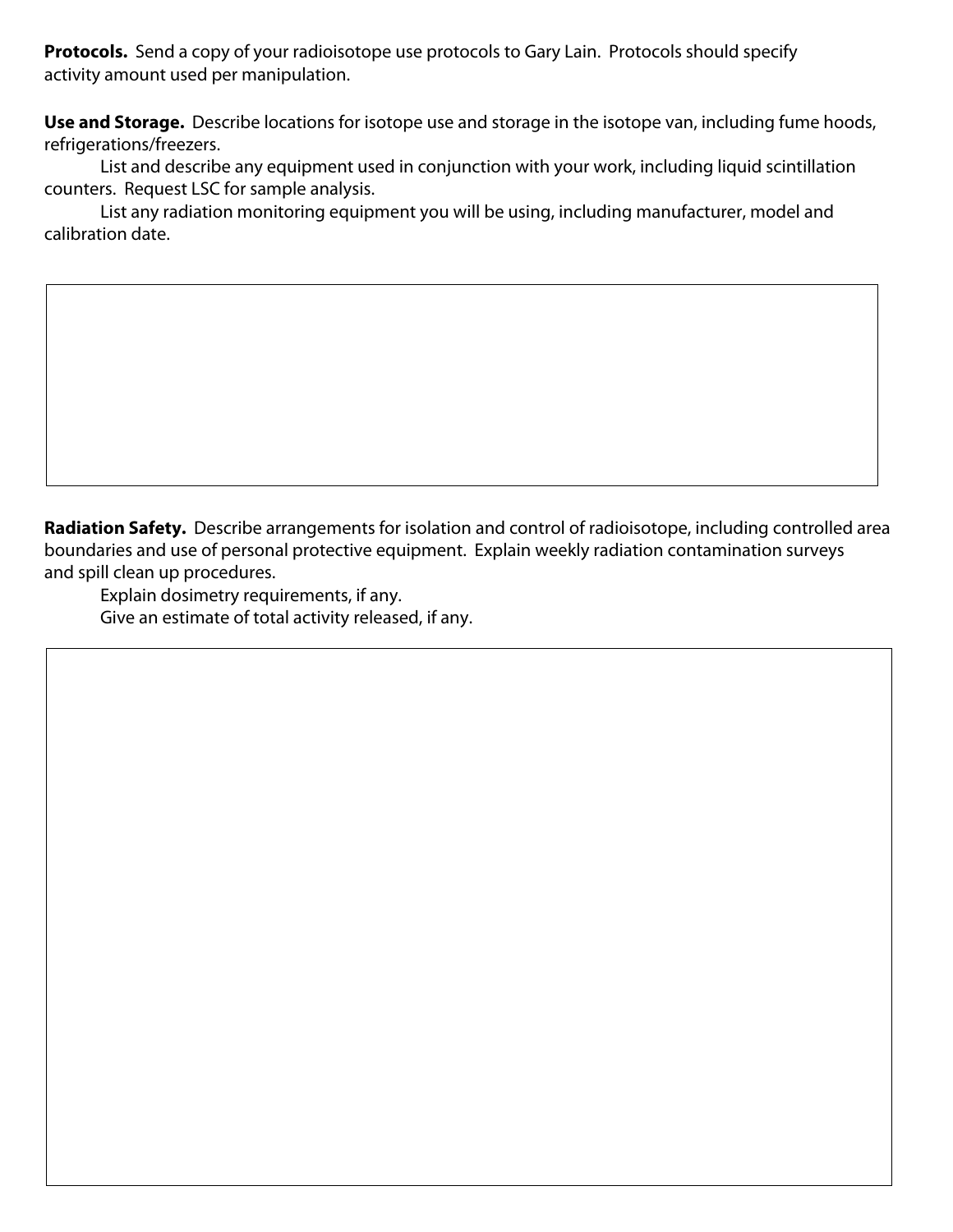**Radioactive waste management.** Describe types and quantities of waste generated and request waste containers here. Please request supplies needed for sample packaging and shipment.

**Radioisotope shipping and logistics.** Please describe your plan for shipping and transfer of radioisotopes both to the vessel. Note that if your cruise loads in San Diego it is possible to ship your isotope to UCSD for transfer to the vessel.

## **Authorized users training.**

UCSD Principal Investigators: list RUA number and expiration date below; also list other users below, including their affiliations.

Non-UCSD Principal Investigators: list all isotope users below and forward radiation safety training certification from the Radiation Safety Officer of your home institution to Gary Lain.